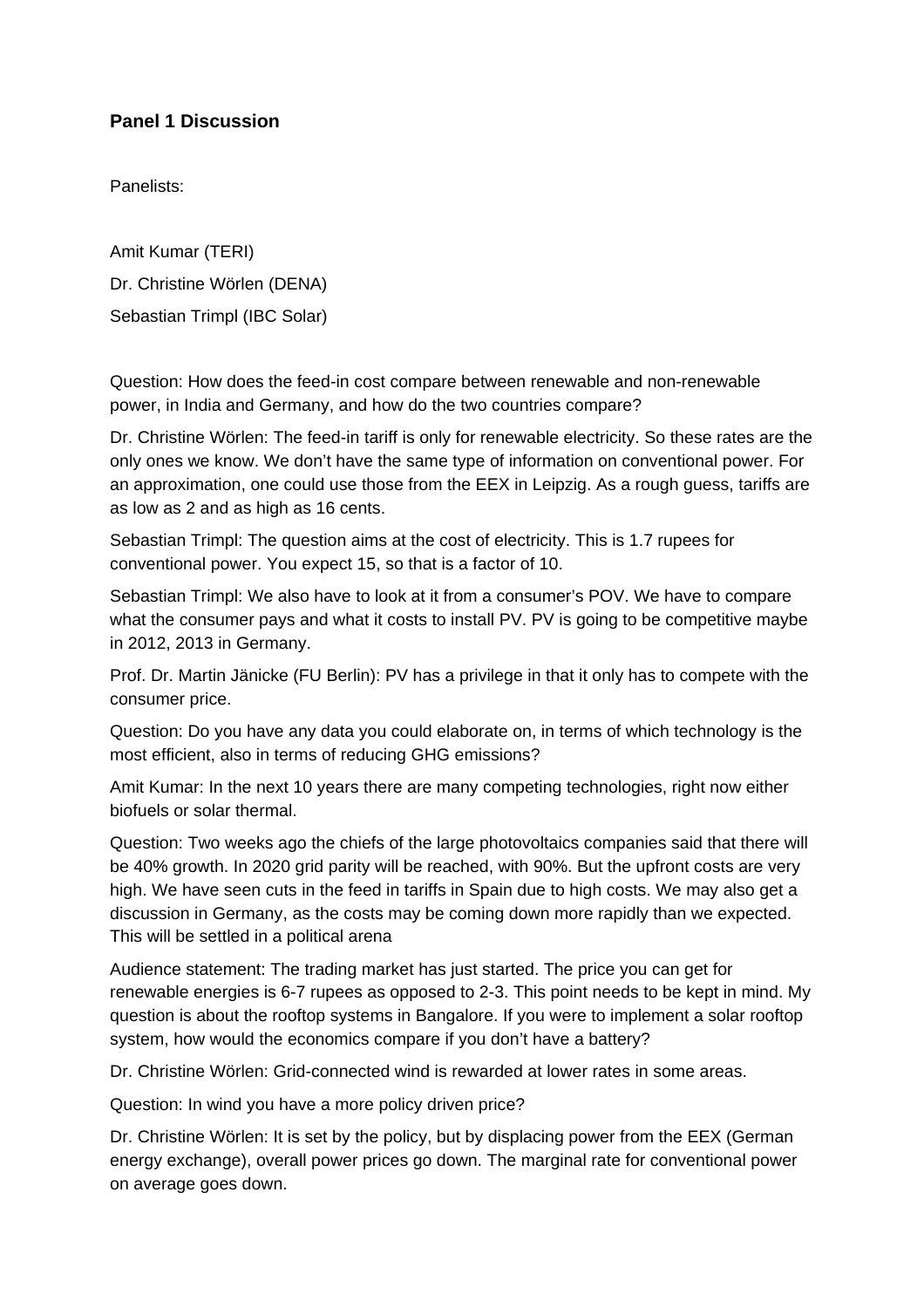Sebastian Trimpl: On houses (installing a rooftop system on houses, editor's remark), at the moment it is not possible to connect small scale systems to the grid. This is the most important point. Once you can connect it to the grid you don't need battery storage, which is still one of the most expensive elements. The Germany system gives renewable energy a priority and makes it clear that the system has to be connected to the grid, and all of the technical problems have been solved. At current, the electricity costs at least 16 eurocents, without a battery.

Question: I'm wondering that we are talking so much about photovoltaic, and that has to do with the price. Looking at India, energy demand increases. We have done a comparison for the EU. When we compare the cost of PV, it is 40 to 60 eurocent. When we talk about CSP, we have a price of 6 to 10 eurocent. Why not use the more large-scale technology in India? This is better than photovoltaics. When you install renewable energy technologies, we have what you call energy cannibalism. Solar pholtovoltaic is very energy consuming. Did you consider this in your calculations or research?

Sebastian Trimpl: I agree that there is more than photovoltaics, I am with a company that is only working with solar photovoltaic. Solar thermal is going to be more cost-efficient now and in the near future. In the long run solar photovoltaic is more interesting in terms of potential. The question of solar photovoltaic energy cannibalism is no longer current. Solar energy returns the energy invested. For thinfilm this is only 2 years, for crystalline 4 years. The panels are guaranteed for 20 years. Biomass installations are interesting, but I've heard that there are also problems.

Question: Where are the specialists and engineers going to be trained?

Amit Kumar: We do have master-level programmes for energy in general, but not for renewable energy. I'm going to have to look into that. We (TERI) are starting a training programme with the open university of England. Most training in India has been on the job. On the second question, looking at different policy frameworks, they have been designed from the point of view that the growth has to come not at the expense of the environment. There are boundary conditions with which we have to work.

Dr. Christine Wörlen: I think India is a very exciting country; they started with a consistent policy around the same time we did. This is not about a unidirectional exchange. It has larger potential in a lot of areas.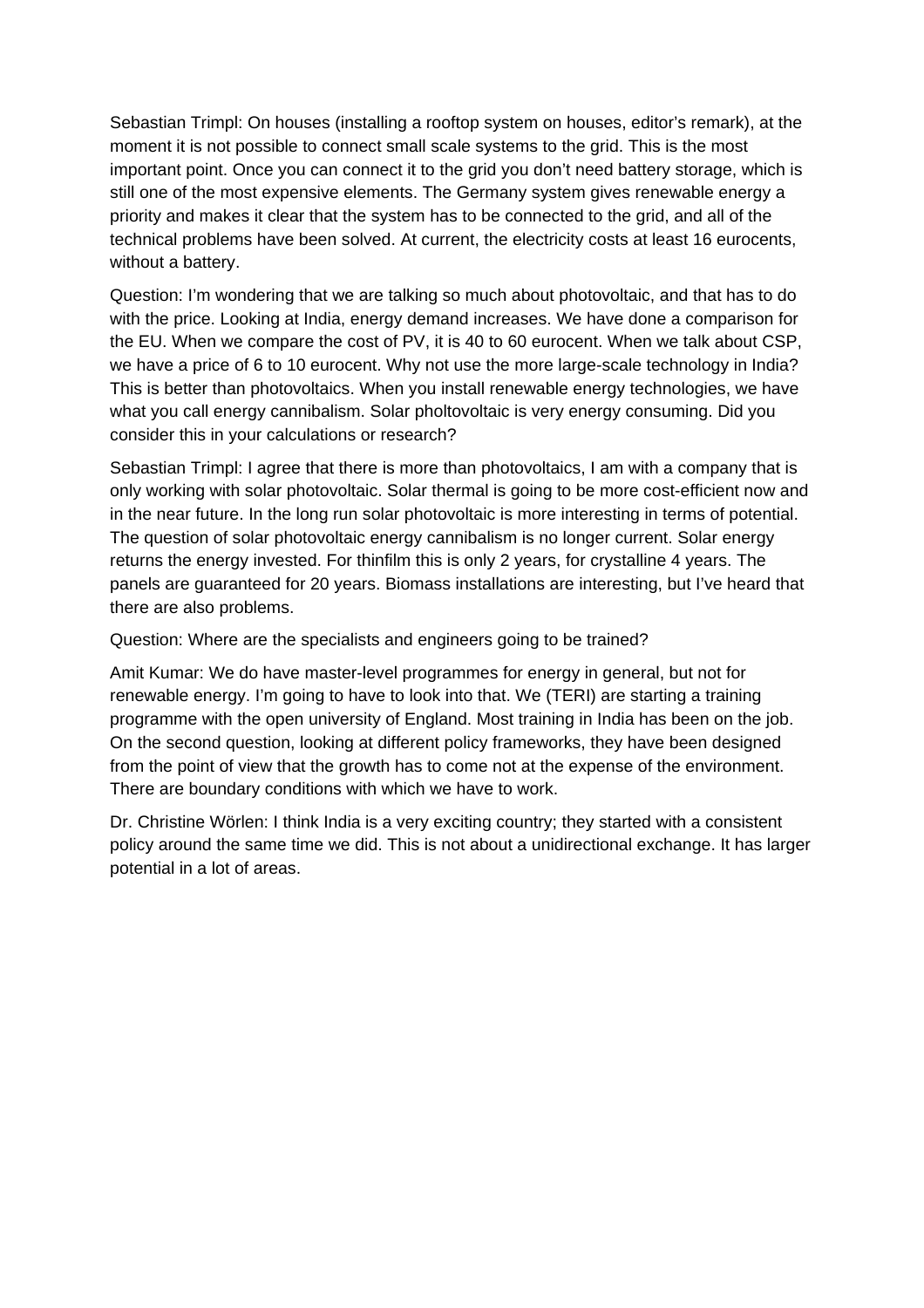## **Panel 2 Discussion**

Panelists:

Dr. Heinrich Reitz (BASF) Andreas Berkhoff (KfW) Mili Majumdar (TERI)

Question: How is it that you've gone and taken the next step, can you give examples. What are the good sides, and what are the problems?

Andreas Berkhoff: What is very difficult is the lack of trust. Owners are reluctant to invest since there are few model cases and few service providers with a good track record. Service companies are afraid that owners may try to find reasons to reduce payments for not reaching the promised savings. Establishing model contracts and creating successful model cases will help to increase the confidence. Secondly, bankability of the project poses a challenge. Owners, particularly public entities, often lack funds and have limited ability to avail loans while service companies are often young and relatively small, which also limits their credit worthiness. There are a couple of market barriers that still need to be bridged. For example low tariffs for electricity reduce financial viability. The trend towards new construction also reduces demand for energy efficient renovation. Awareness is still low, however increasing due to the work being done by the Bureau of Energy Efficiency. These efforts certainly need to be continued. From the banking side, we will also need to actively support the loans with technical assistance for designing, introducing and managing a specific financial product.

Question: How is composite financing done?

Andreas Berkhoff: Composite loans consist of two tranches, a concessional tranche provided from the German Government and a market tranche from KfWs own funds. Both are combined to a loan with a maturity of up to 25 years. For reducing the risk for KfWs own funds, a special risk facility from the German government is made available. India is a relatively safe country.

Question: You named four project concepts, but they are all about financial products, not about houses.

Andreas Berkhoff: These are loans designed specifically for energy efficiency investments in buildings. For example, a specific scope of works is defined for which customers can avail loan which is refinanced by KfW. There are other specific features, like inbuilding (this is not a word, was the person inteding "inbuilt", or "in building"?) CDM benefits into the financing structure which allow banks to give incentives for reaching certain level of savings, like offsetting the last repayments against future CDM benefits.

Question: Is this information available on internet?

Andreas Berkhoff: This will be done through the banks; they will provide information to the consumer.

Mili Majumdar: Is there a timeline, which banks?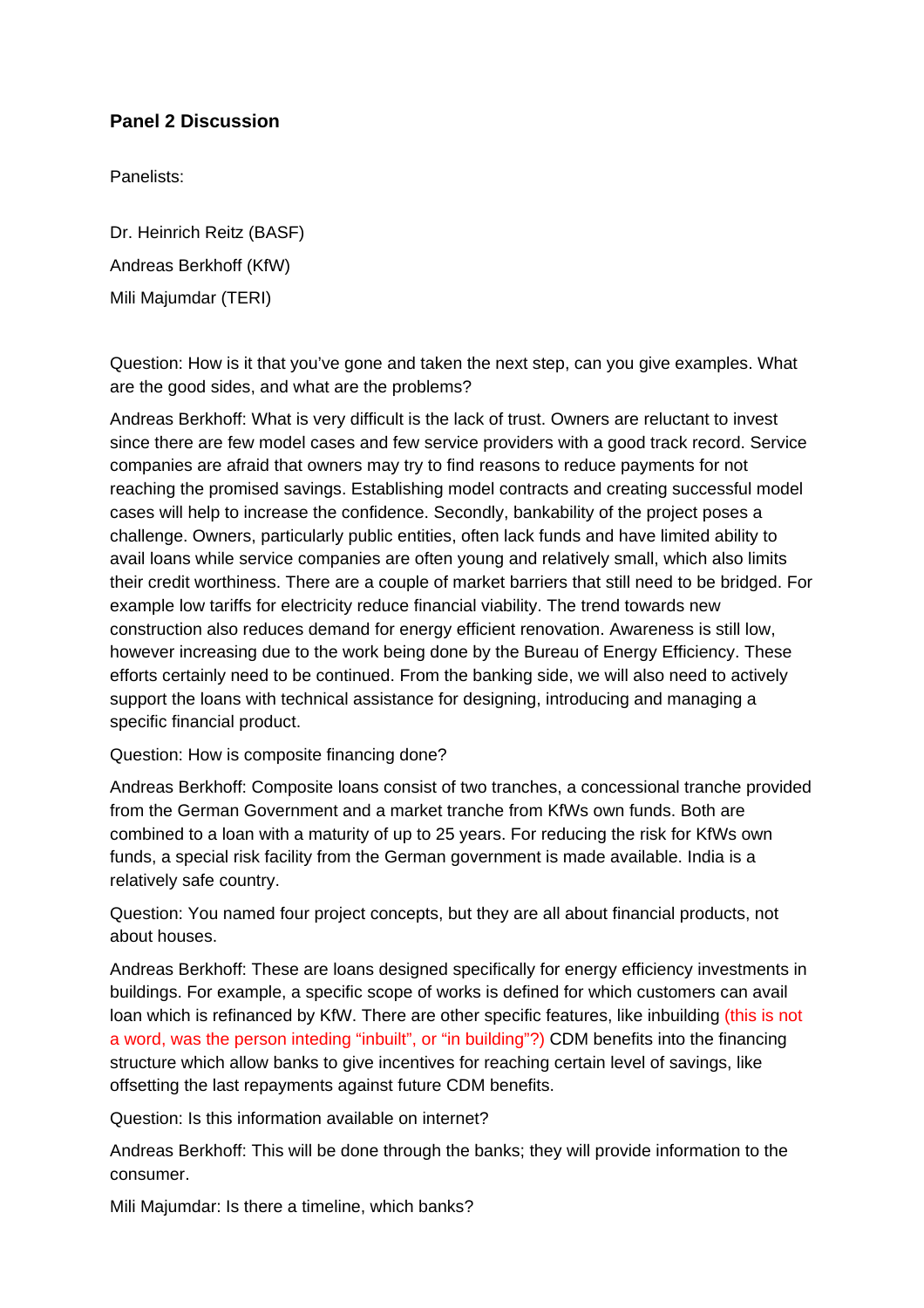Andreas Berkhoff: I can't give the names of the banks, but the timeline is that we will start next year.

Question: How is the awareness and the attitude of the average citizen in India, and are there incentives for the citizens?

Mili Majumdar: Some of the states have incentives, particularly for solar water heating. For energy efficiency there is not yet. In terms of building energy efficiency, there are labels for AC, and this has a payback period of six months. There is a project in which compact fluorescent lamps would be subsidised. Generally, energy efficiency per se doesn't need incentives to push it forward.

## **Panel 3 Discussion**

Panelists: Dr. Jörg Jasper (EnBW) Moritz Schäfer (FU Berlin) Susanne Hammel (FU Berlin) Holger Liptow (GTZ)

Question: There is uncertainty with regard to Kyoto. What is happening in the industry, what are the discussions about different scenarios?

Dr. Jörg Jasper: I think we will employ additional carbon market specialists anyway. What would be the alternative? If Kyoto fails, the fall-back position is still quite comfortable. We can still use the additional manpower to manage risk in the European carbon market. If there *is* a post-Kyoto regime in place, we will be happy to make use of that manpower, as the labour market for carbon market specialists is quite tight.

Holger Liptow: Definitely the EU intends to carry on with the ETS irrespectively of the outcome of the negotiations.

Question: Even if the EU goes on with emissions trading, who will do the certification?

Holger Liptow: That needs to be set up. Not only the EU wants to carry on, but also India and China.

Dr. Jörg Jasper: What we witnessed during the discussion about the green package is that the EU threatened to end the CDM market if there is no international agreement in place. Then the market will dry out. Nevertheless, there are preparations being made for post-2012 phase. The reason is that the markets expect that there *will* be an international agreement.

Question: Do you see a lot of potential for making Germany a larger player in India?